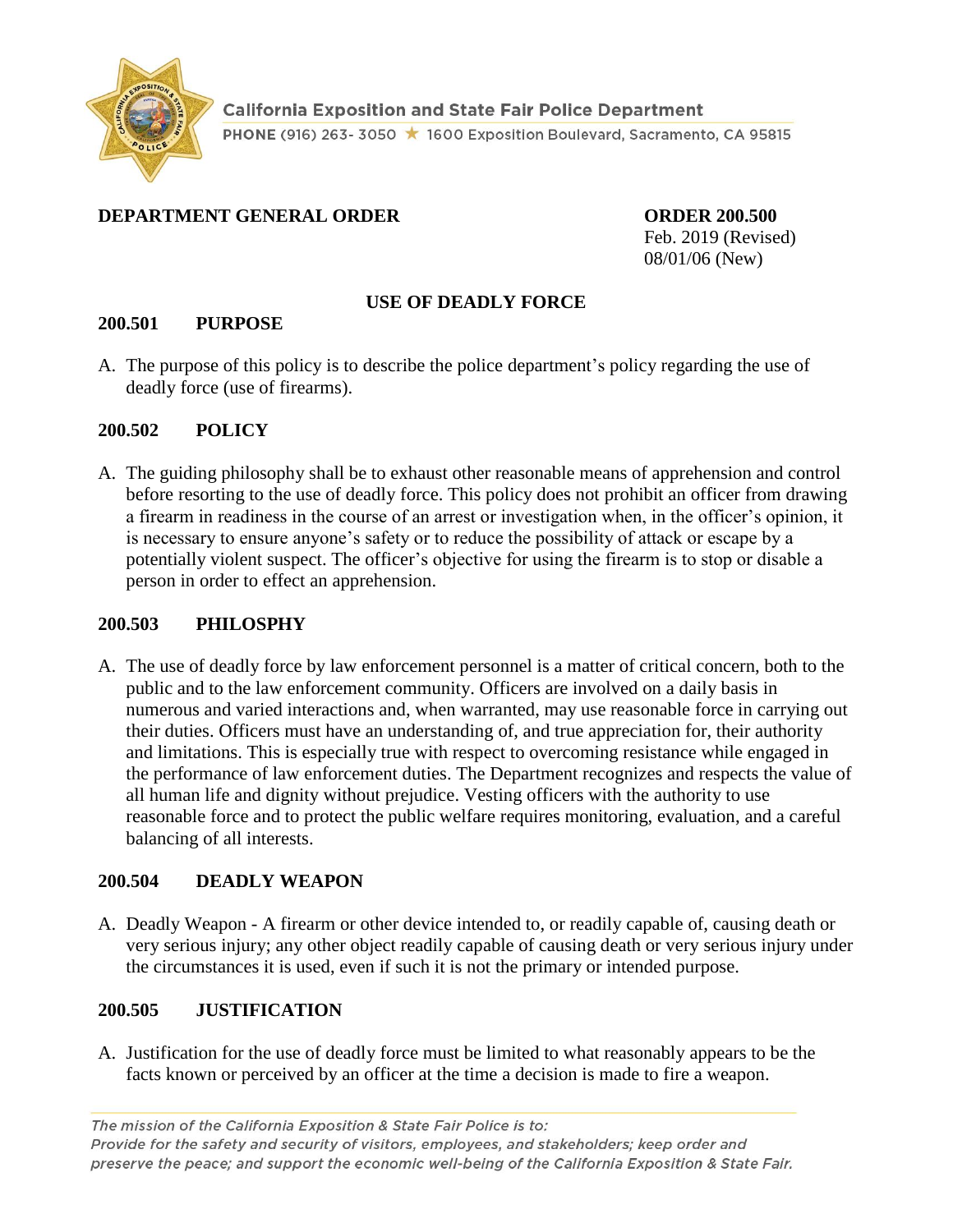- B. Facts unknown to an officer, no matter how compelling, cannot be considered in later determining whether the shooting was justified.
- C. Except in self-defense, officers shall not discharge a firearm when the safety of innocent persons are placed in jeopardy.
- D. Firearms shall not be discharged at misdemeanor suspects.
- E. Firearms shall not be discharged as a warning.
- F. Retreat. Department personnel making or attempting to make arrests need not retreat or desist from those efforts by reason of the resistance or threatened resistance of the person or persons being arrested; nor shall such personnel be deemed aggressors or lose their right to self-defense by the use of reasonable force to effect the arrest or to prevent escape or to overcome resistance.
- G. Department personnel may discharge a firearm at another human being in the performance of their duties, after other reasonable methods and/or procedures of apprehension and control have been considered, under the following circumstances:
	- 1. In necessary self-defense when the officer has reasonable cause to believe that there is imminent danger of death or great bodily injury.
	- 2. In necessary defense of another person when the officer has reasonable cause to believe that the other person is in imminent danger of death or great bodily injury.
	- 3. To effect an arrest, to prevent an escape, or to recapture an escapee, when the officer has reasonable cause to believe that the suspect has committed or attempted to commit a violent felony involving the threat of death or great bodily injury, or when the officer has reasonable cause to believe that the felony suspect to be apprehended may cause death or great bodily harm to an officer or to another person, should the suspect make good the escape.
- H. In each situation above, where feasible, an officer should issue a warning prior to firing.

#### **200.506 DEADLY FORCE APPLICATIONS**

- A. Use of deadly force is justified in the following circumstances:
	- 1. An officer may use deadly force to protect him/herself or others from what he/she reasonably believes would be an imminent threat of death or serious bodily injury.
	- 2. An officer may use deadly force to stop a fleeing subject when the officer has probable cause to believe that the person has committed, or intends to commit, a felony involving the infliction or threatened infliction of serious bodily injury or death, and the officer reasonably believes that there is an imminent risk of serious bodily injury or death to any other person if the subject is not immediately apprehended. Under such circumstances, a verbal warning should precede the use of deadly force, where feasible. Imminent does not mean immediate or instantaneous. An imminent